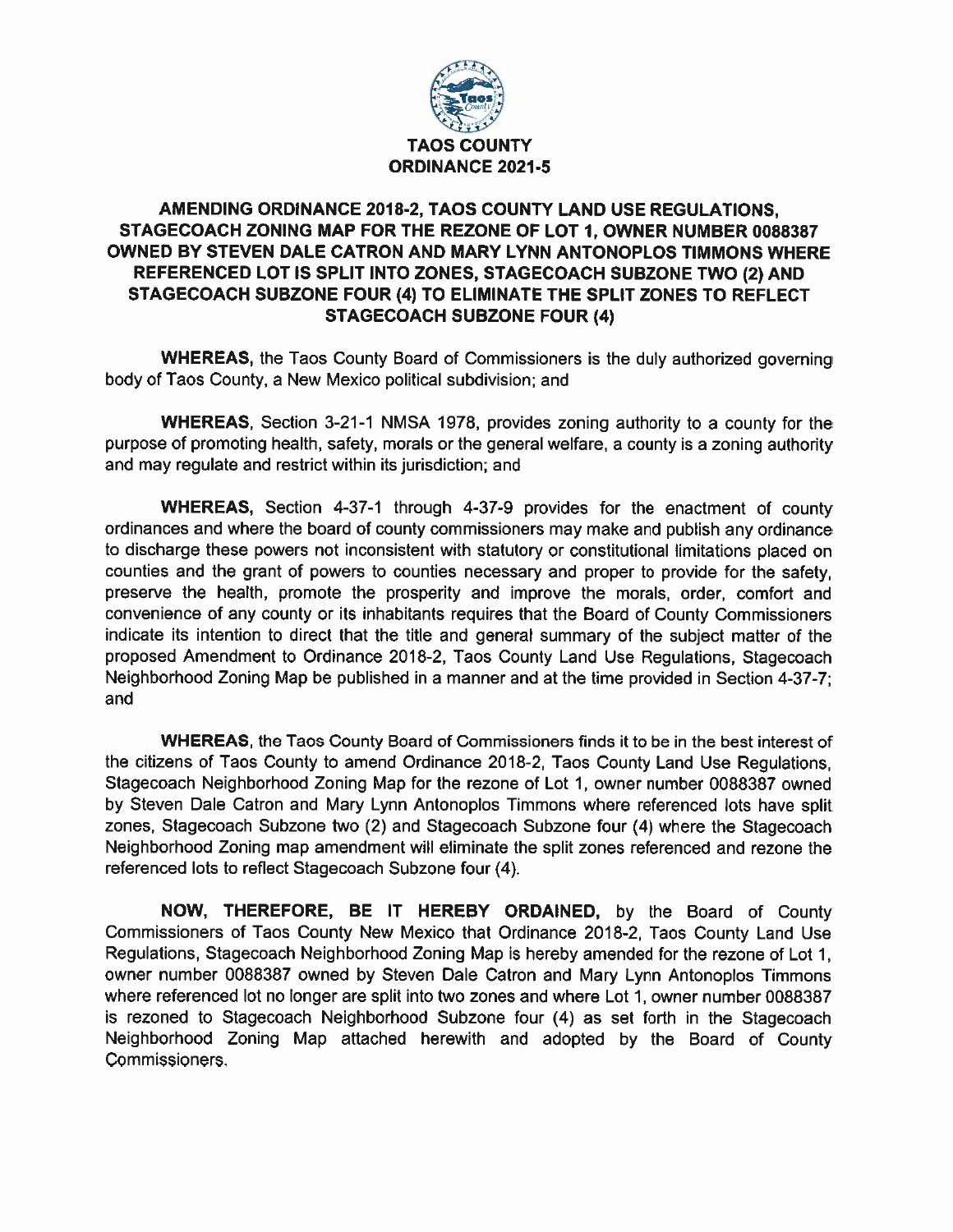EFFECTIVE DATE, this Ordinance shall take effective thirty (30) days after the ordinance has been authenticated and recorded by the County Clerk per NMSA 1978. § 4-37-1 through 4-37-9 as amended.

|  | <b>BOARD OF COUNTY COMMISSIONERS:</b> |  |
|--|---------------------------------------|--|
|  | OF TAOS COUNTY, NEW MEXICO            |  |

| Candyce O'Donnell, Chairperson |  |
|--------------------------------|--|
|--------------------------------|--|

**Attest:** 

## **VOTE RECORD:**

| C. O'Donnell | <u>ves</u> | no | abstain | absent |
|--------------|------------|----|---------|--------|
| D. Vigil     | <u>yes</u> | no | abstain | absent |
| J. Fambro    | <u>yes</u> | no | abstain | absent |
| M. Gallegos  | yes        | no | abstain | absent |
| A. Brush     | yes        | no | abstain | absent |

Valerie Montoya, Taos County Clerk

Approved as to legal form:

Randy Autio, Contract County Attorney